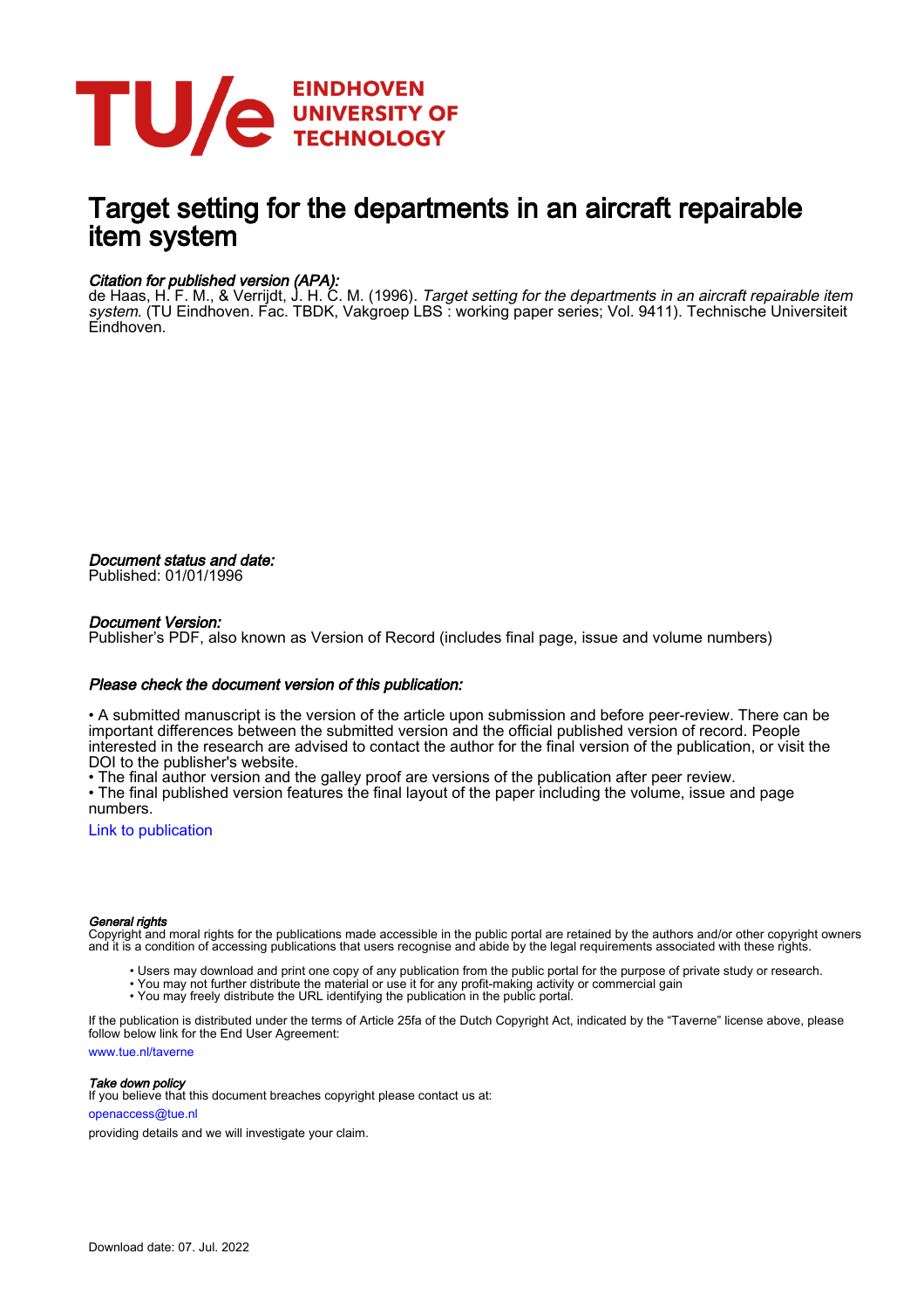Target Setting for the Departments in an Aircraft Repairable Item System

Harrie F.M. de Haas and Jos H.C.M. Verrijdt

Research Report TUE/TM/LBS/94-11 Maart, 1996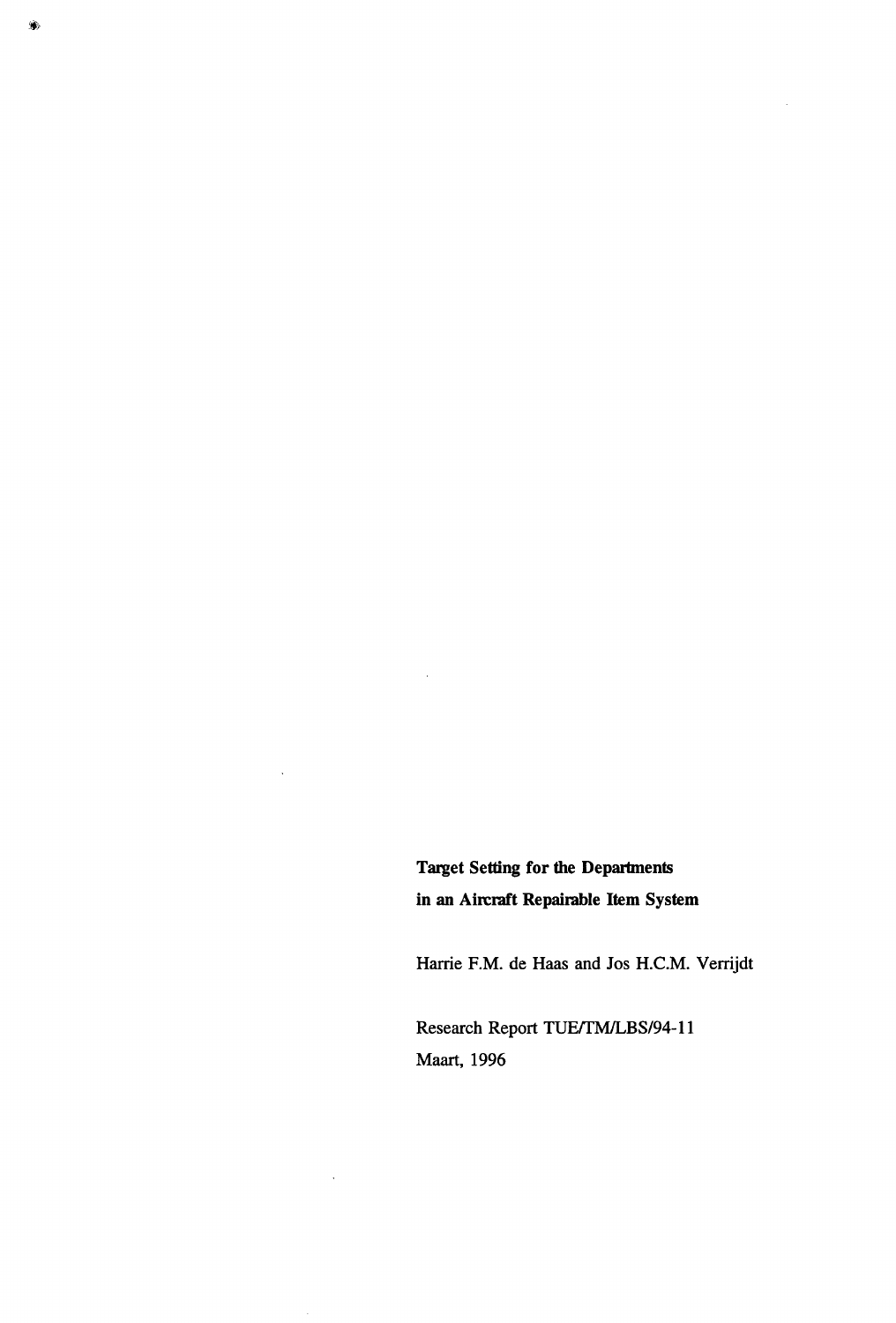Target Setting for the Departments in an Airemft Repaimhle Item System

> Harrie F.M. de Haas los H.C.M. Venijdt

Eindhoven University of Technology, Faculty of Technology Management Paviljoen F 16, P.O. Box 513, 5600 MB Eindhoven, The Netherlands

# **ABSTRACT**

In this paper a repairable item system for the maintenance support of a fleet of aircraft is introduced. The purpose of the system, a complex conjunction of repair departments and stock locations. is the repair and supply of serviceable engines to the maintenance process of the aircraft. The performance of the repairable item system is measured by a service level. If the realized service level corresponds with the required service level, conditions are created among which the maintenance process can be carried out efficiently. Thus the setting of service levels is a means for the control of the repairable item system. To meet the required service level target for the entire repairable item system, it is important that the performance of the individual repair departments and the stock locations of the repairable item system are tuned. In this coordination process service level targets must also be set for the repair departments and stock locations. In this paper it is shown that the deduction of these service level targets can be supported with the help of well-known models such as METRIC and MOD-METRIC. In a numerical analysis it is shown that the targets for the repair departments can be substantially lower than the targets for the downstream stock locations of the repairable item system.

Keywords: production control, repairable item, service level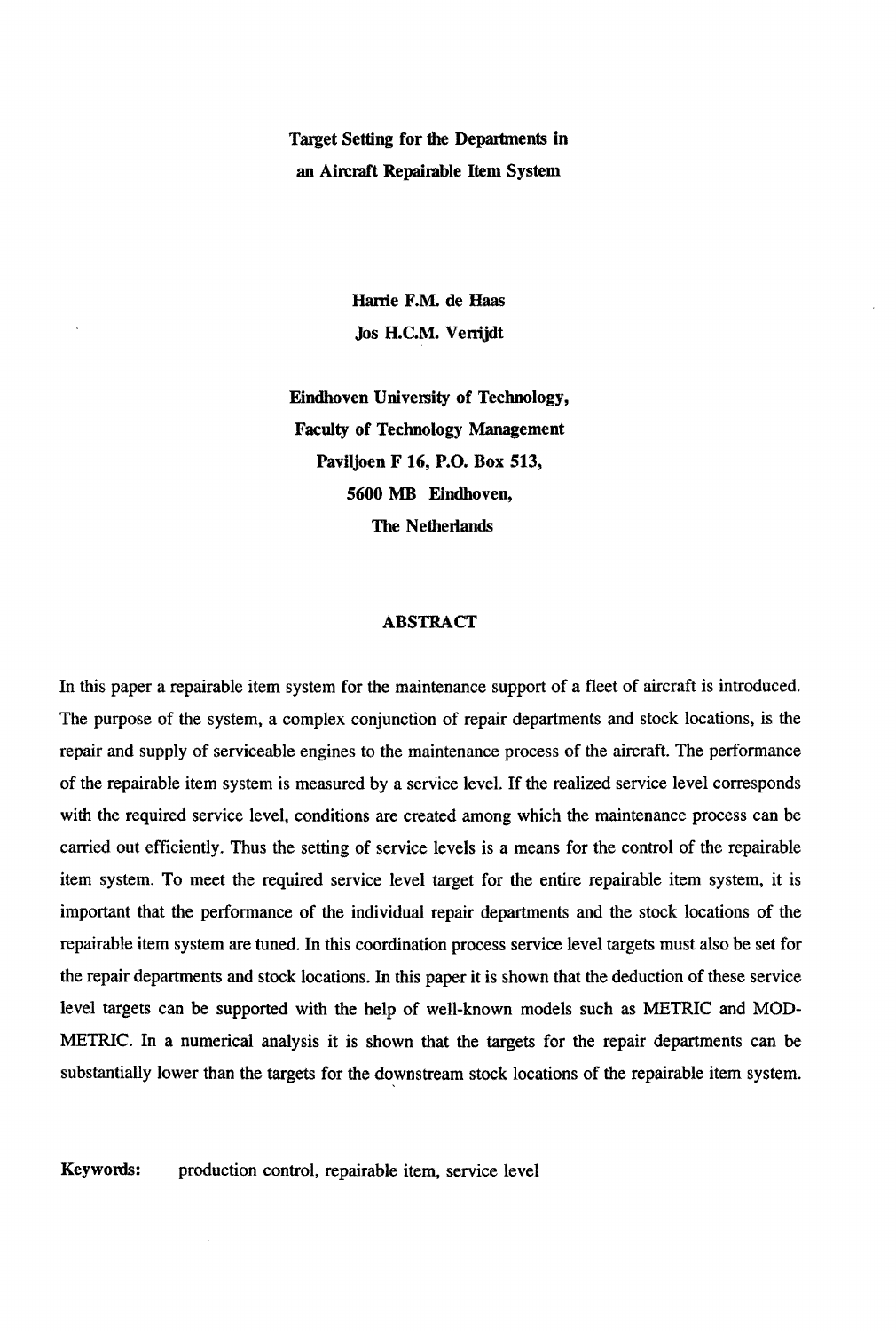# 1. Aircraft Repairable Item System (ARIS)

The motive for this paper is a case study carried out in cooperation with an airline in the Netherlands. The airline operates a fleet of aircraft for the transport of passengers and cargo. During aircraft maintenance, the condition of the jet-engines is compared to a set of safety norms. When the condition of a jet-engine is not in accordance with the norms, it is termed failed. Failed engines are replaced from stock by serviceable ones. Failed engines are sent off for repair to a specialized repair facility. When a repair is completed the, then serviceable, engine is stored at one of the main airports in support of a future engine replacement.

A jet-engine is a complex multi-indenture item. It consists of a number of modules which in turn consist of a number of parts. For the repair of the engines, the modules and the parts, the repair facility comprises of three hierarchically ordered repair departments: "engine repair", "module repair" and "parts repair". In the engine repair department the engines are inspected, dismantled, assembled and tested. The failed modules are replaced by serviceable modules from stock. The failed modules are transferred to the module repair department. There they are dismantled into parts, assembled and tested. The failed parts are replaced by serviceable parts and after that the, then serviceable, module is added to the module stock. The failed parts are cleaned and the repair requirements are determined. After that they are repaired in the parts repair department and added to the parts stock. The goods flow is depicted in Figure 1. The conjunction of repair departments and stock locations we term the *Aircraft Repairable Item System (ARTS).* 



Figure 1: Aircraft Repairable Item System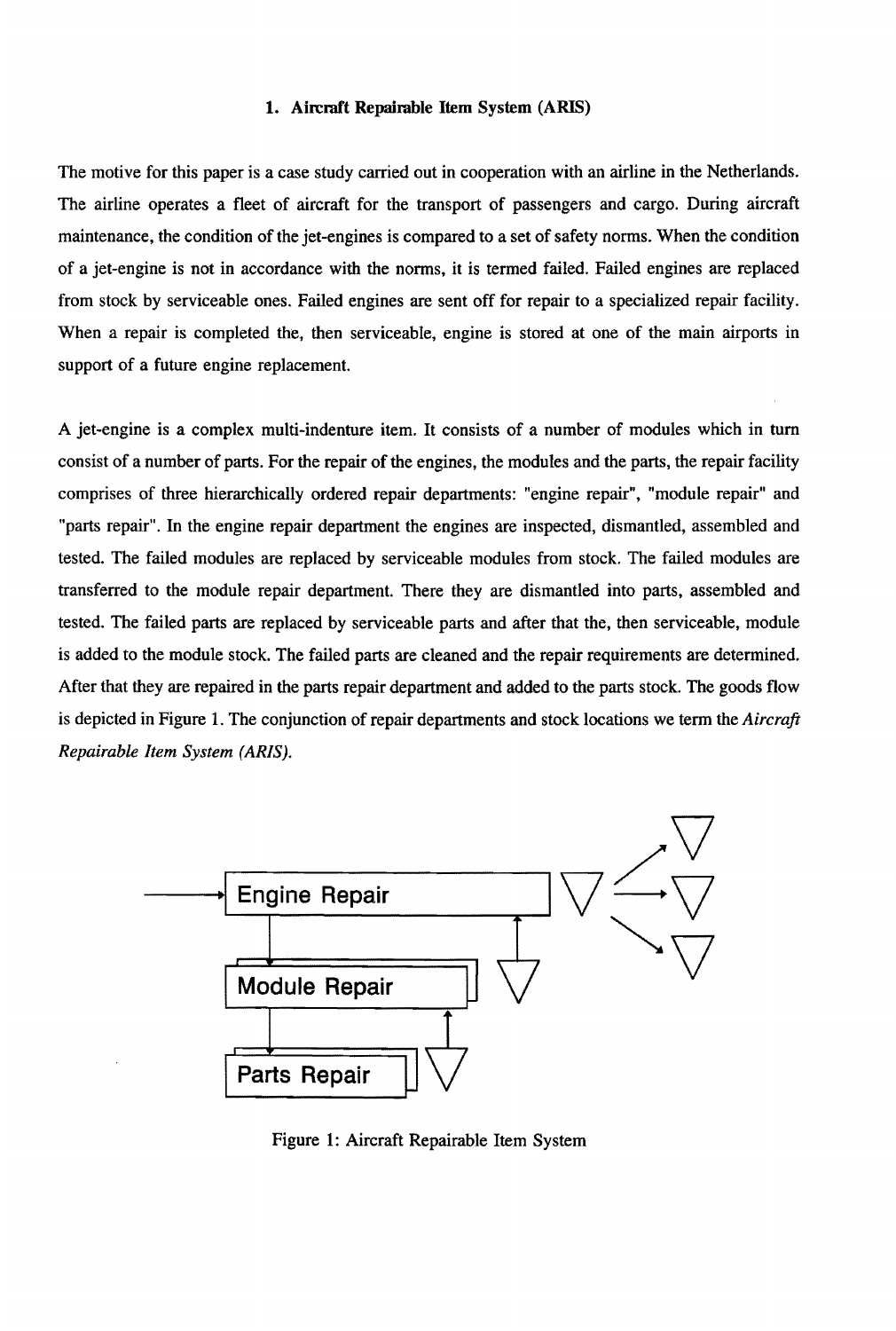The ARIS on hand is characterized by a great level of uncertainty. First, there is uncertainty in demand in the short term. Failures occur with a low rate, irregularly and cannot accurately be predicted in the short term. Secondly, there is uncertainty in the work content of a repair. Detailed information becomes available only after parts have been cleaned and inspected. As a result of this uncertainty control is not straight forward and, consequently, a popular topic for research.

Issues regarding the control of ARISs are regularly addressed in the literature. In these studies the ARIS is generally considered a network of stock locations in which each stock location can be controlled by a continuous review (S-I,S) policy. After the serviceable stock for an item has dropped below stock level S, a replenishment order is created. Because of the low demand rate and high cost of repairable items, the occurrence of a demand for a repairable item immediately triggers a replenishment order for that item. The demand process for repairable items is usually assumed to be (compound) Poisson distributed, since this distribution most adequately represents the irregular failure processes of complex technical systems. The vast body of the literature concerns the determination of optimal stock levels with respect to some service level. Most notable are the models of the METRIC family. Our interest is in METRIC, the purpose of which is the determination of engine stock levels in a divergent system (Sherbrooke, 1968), and in MOD-METRIC, the purpose of which is the determination of module and parts stock levels in a convergent system (Muckstadt, 1973). Both METRIC and MOD-METRIC frequently have been the subject of further study in recent years. For an excellent overview of the models of the METRIC family we refer to Sherbrooke (1992).

A periodic review (S-I,S) control policy similar to METRIC was installed at the ARIS on hand. The METRIC model, as well as other related continuous review (S-I,S) models such as MOD-METRIC (Muckstadt, 1973) and VARI-METRIC (Graves, 1985), implicitly assume that (repair) capacity is unlimited. In practice, however, repair capacity is clearly limited and the periodic review replenishment policy did not satisfy the management of the ARIS. The replenishment policy directly transposed demand into repair orders. This control procedure, in combination with an irregular demand pattern, results in an irregular release of repair orders. High work loads took turns with low work loads. In fact the repair departments were having to deal with the irregular demand and the consequences of this, such as the occurrence of frequent overtime and stress upon the repair men. In order to overcome these problems it was decided that more attention had to be paid to the capacity aspect in their planning and control system.

A control approach for ARISs that does pay attention to this capacity aspect is presented by De Haas (1995). He proposes to decompose the downstream stock locations and repair departments into more or less independent organisational departments, i.e. stock locations and repair departments. For the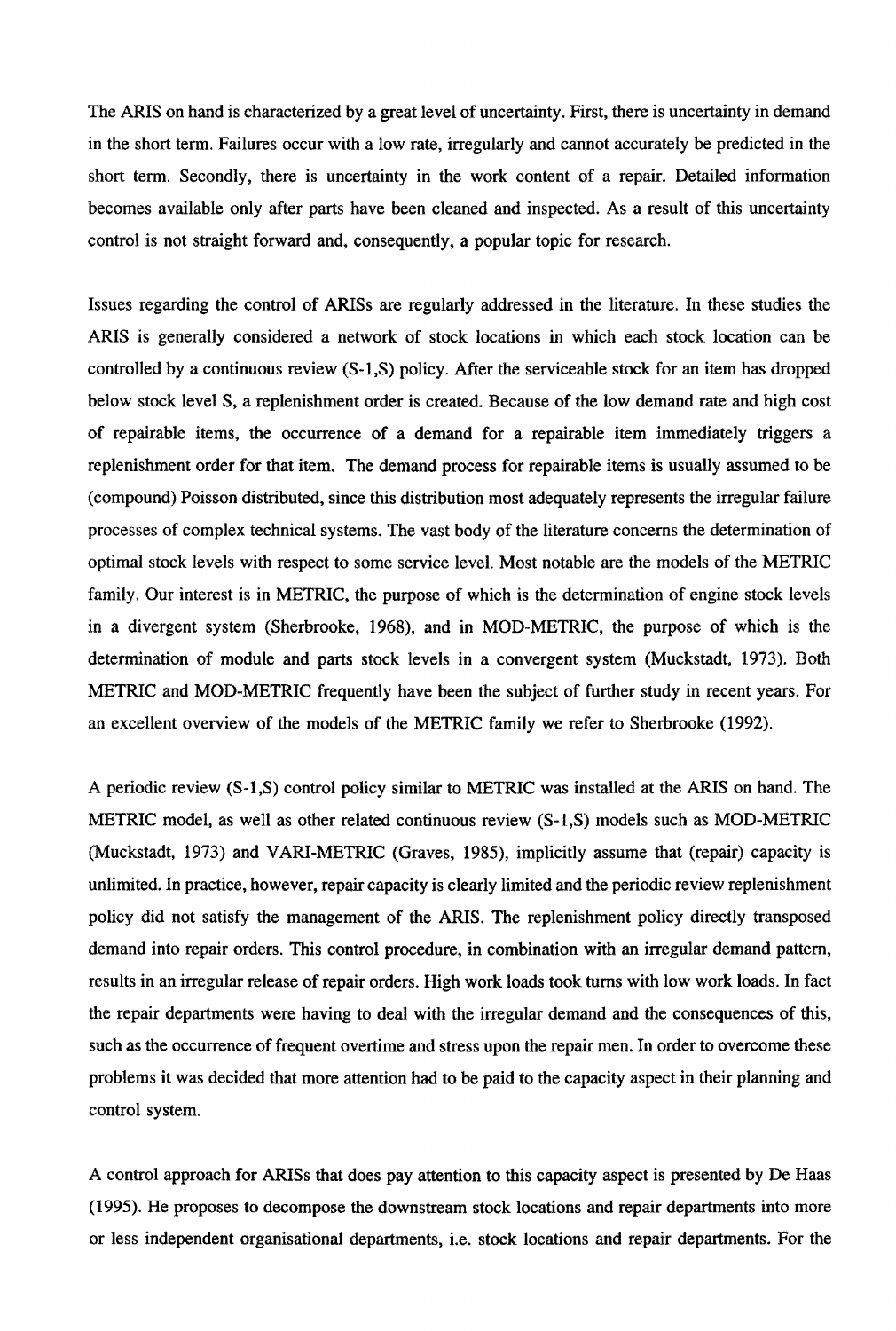structural and operational control of these organisational departments, a hierarchical framework for control is designed which consists of three decision levels. At the highest level, targets are formulated for the organisational departments. At the middle level, control parameters are determined for each repair department. With the help of these control parameters the repair departments can be operationally controlled at the lowest repair department. The main ideas of this approach are summarized in Section 2 of this paper. Hence, in Section 3 we focus on the highest level of control, i.e. the structural coordination, and show how METRIC and MOD-METRIC can be helpful in the formulation of targets for the repair departments and the stock locations. We present a model to support the formulation of targets for the ARIS on hand. In a numerical analysis with this model in Section 4, we show how targets evolve under different conditions for the ARIS. In Section 5, finally, we discuss the consequences of the analysis for the control of the ARIS on hand.

# 2. Framework **for** Control

In our view control is the coordination of activities that have the purpose to buffer against (the variations in) demand and repair throughput time in order to achieve a target at minimum cost. The coordination of the activities is accomplished by a set of decisions, made by managers at different hierarchically ordered levels in an organization. The relation between these decisions is visualized in a framework for control.

In our definition of control we explicitly mention the minimization of costs. Cost minimization requires the simultaneous consideration of all decisions bearing an important cost aspect, thus stock control decisions as well as capacity decisions. We therefore advocate that the important cost factors should be considered at one decision level in the framework irrespective of their repetition frequency and operational duration. At this level alternatives for the control of the ARIS are evaluated on costs subject to a target constraint. The target constraints are formulated by the management on a higher level in the organization. The evaluation yields a favourable alternative. The directives regarding the stock control and capacity control, corresponding with the selected alternative, are handed over to the next lower decision level where the operational control is executed.

The alternatives could in principle be evaluated with the help of a detailed monolithic mathematical model of the ARIS. However, such an approach would have two disadvantages. First, from a mathematical point of view, the construction of a detailed model which accounts for the main characteristics of the entire ARIS would be an extremely complex task. Rather we would construct a number of simple loosely connected models. Secondly, the responsibility for decision-making within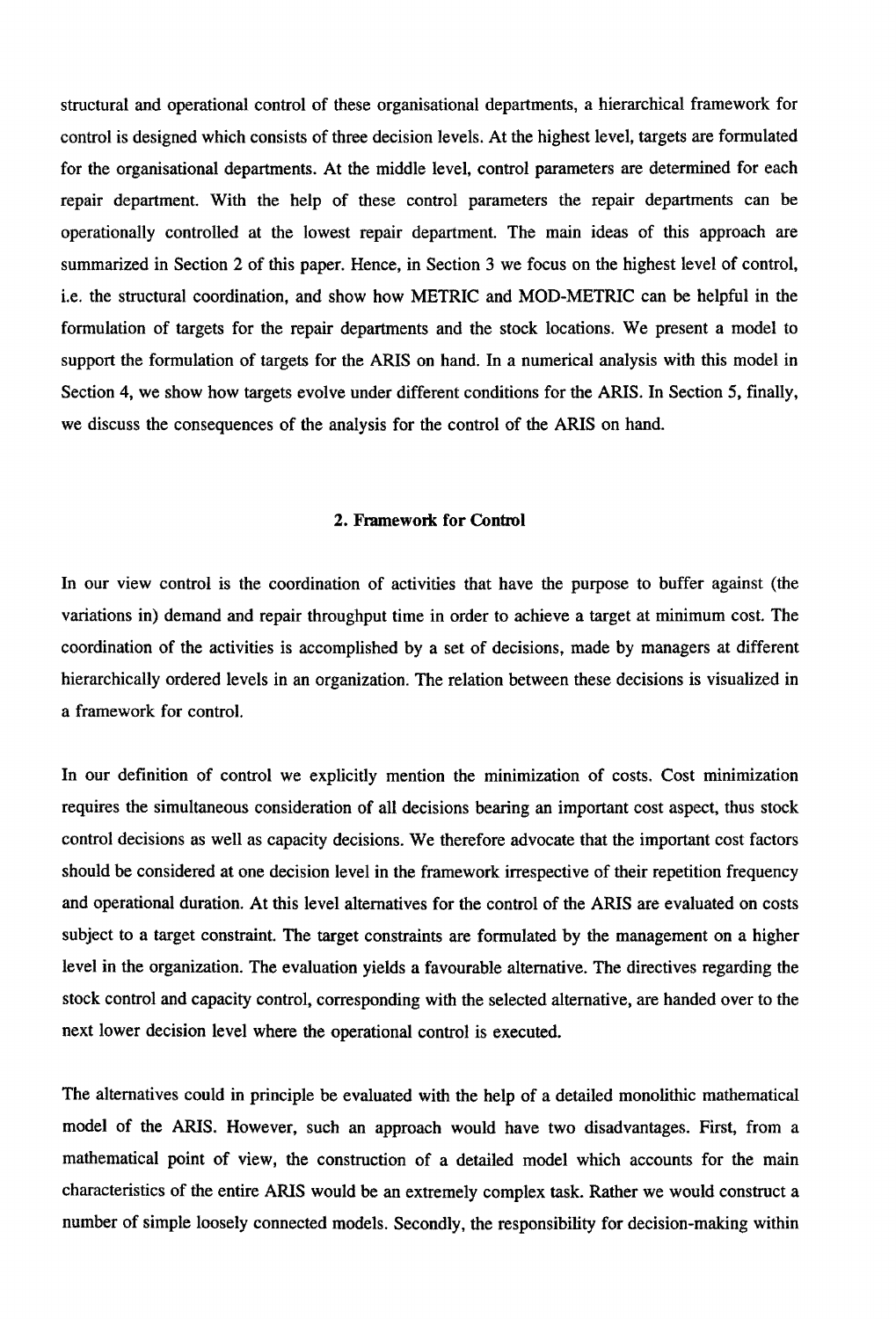the ARIS is spread over a number of organizational departments. If all managers of these departments would be supported with only one model, then they would be jointly responsible for the realized performance for the entire ARIS. When deviations between the realized and target performance occur, it is not difficult to imagine that they would be easily inclined to seek for explanations in one another's organisational department. In other words, the derivation of directives with the help of a single monolithic model would not fit the organizational structure of the ARIS. Rather we construct a model, define a target and measure a service level, for each organizational department. These targets are not mutually independent. They should be deduced from a management goal with the help of an approximate mathematical model.



Figure 2: Organisational Departments

The ARIS is a very complex system due to the existence of many related stock locations and repair departments. To reduce this complexity we decompose the system into a number of loosely connected self-empowered stock locations and repair departments, see Figure 2. In our view the central engine stock (depicted by a queuing symbol) is part of the engine repair department, the module stock is part of the module repair department and the parts stock is part of the parts repair department. The control decisions for these stock locations and repair departments are recorded in the framework for control, see Figure 3. It comprises of three hierarchically ordered decision levels: at the highest level, target coordination; at the middle level, structural control; and at the lowest level, operational control.

At the *target coordination level,* targets for the individual stock locations and repair departments are determined. These targets are deduced from a management goal with the help of a mathematical modeL In addition to the targets, (serviceable) stock replenishment levels are deduced for the individual stock locations. On the basis of these replenishment levels the stocks with serviceable engines, modules and parts can be operationally controlled. The targets are input for the structural control of each distinct repair department within the ARIS.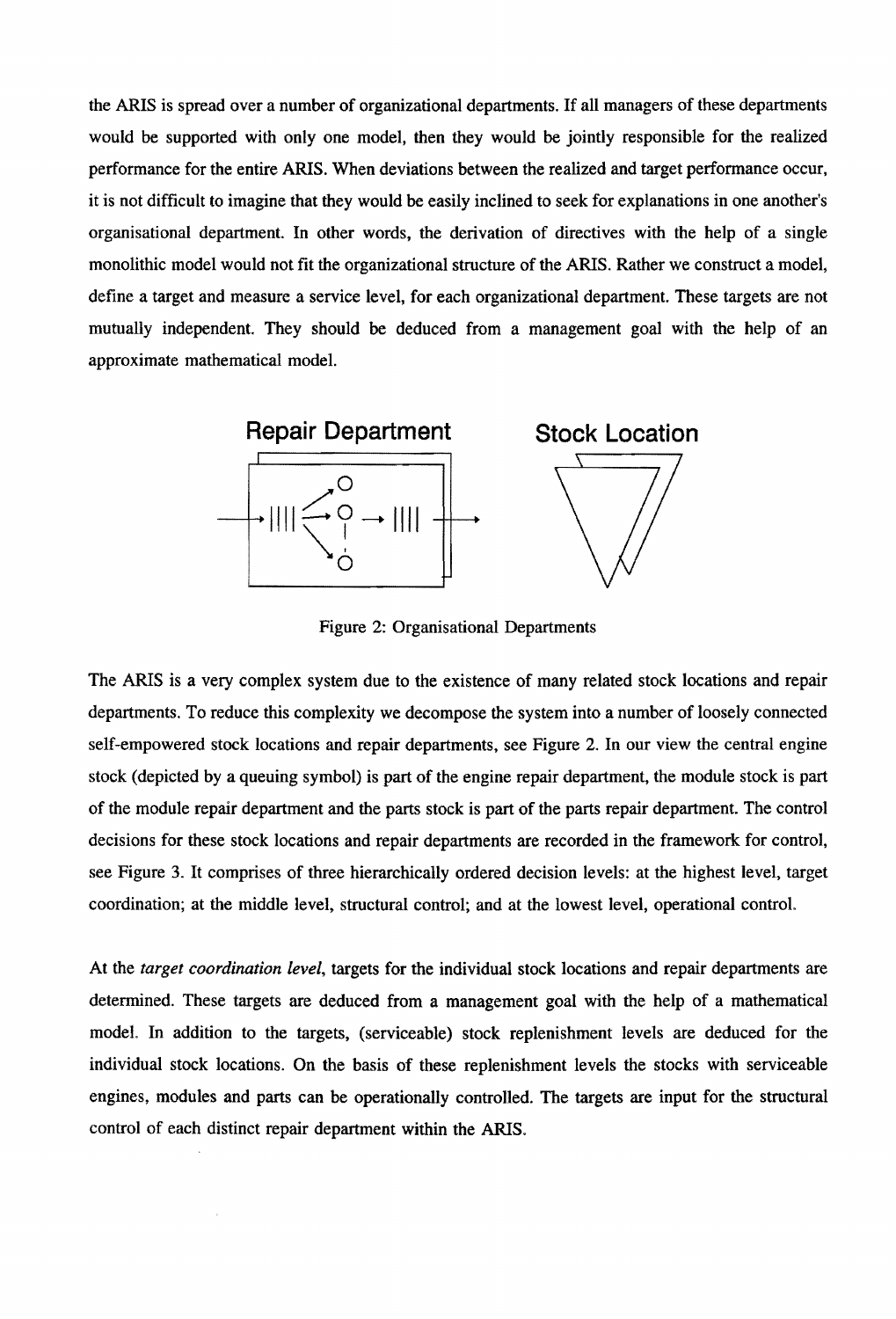

Figure 3: Framework for Control

At the *structural control level* the various alternatives to achieve the target are evaluated on the basis of cost and practical motives for each repair department individually. The alternatives vary with respect to the size and the composition of the stocks, the capacity level, the priority rule to schedule failed units into repair and the overtime policy. The proposed stock and capacity levels are fed back for approval to the management that is responsible for the target coordination level. The selected priority rule and overtime policy are passed on to the management responsible for the operational control of the repair department.

At the *operational control level* work orders are dispatched to the repair department with the help of the priority rule. The progress of the work orders within the repair department is controlled by internal due dates. The repair men are allocated to the repair work. The lengths of the working days are controlled by the overtime planning function. The lengths of the working days are determined by a comparison of the overtime policy with the actual work in process.

Regular feedback of information is important to improve the process of control. Information with respect to the realized performance by the organisational departments must be fed back to the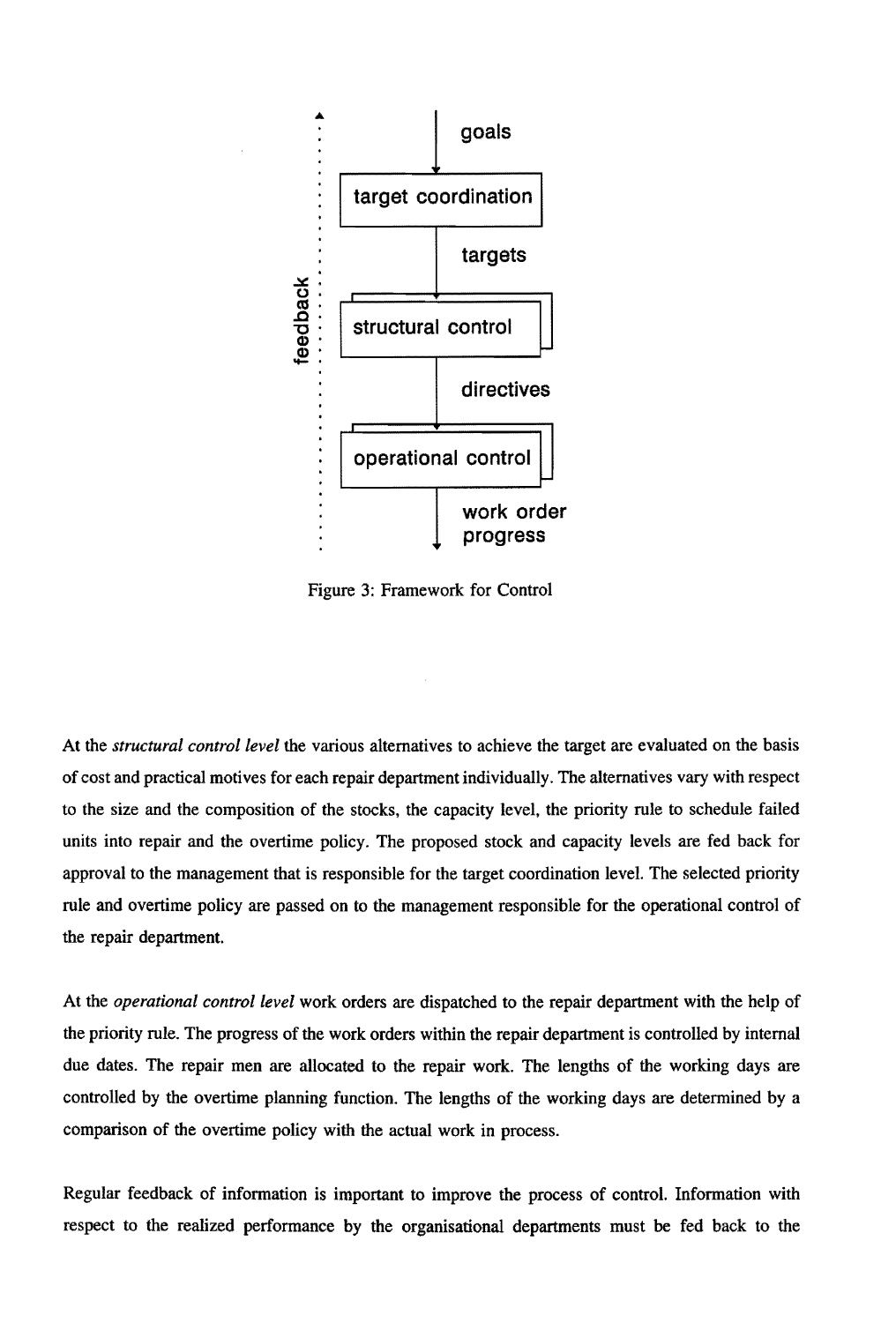management that is responsible for the target coordination of the entire ARIS. Information regarding the realized service levels, the stock levels, the capacity levels and the overtime must be fed back to the managers that are responsible for the structural control of the departments. Finally, information regarding the speed and quality of the repairs must be fed back to the management that is responsible for the operational control of the departments.

#### **3. Target Setting Model**

The management goal for the ARIS is formulated in rough terms, i.e. "We must realize a 95% service level to our customer". This goal statement is not precisely defined and therefore not suitable to serve as a target for control. Before presenting more accurate definitions we introduce the following variables:

- The initial stock level for item j is  $S_i$ ,  $S_i \ge 0$ ,  $1 \le j \le J$ .
- The steady state probability of x failed units of item j is  $p_i(x)$ ,  $0 \le p_i(x) \le 1$ ,  $\Sigma_x p_i(x) = 1$ ,  $x \geq 0$ ,  $1 \leq j \leq J$ .
- The service level for item j is  $f_i$ ,  $0 \le f_i \le 1$ ,  $1 \le j \le J$ .
- The target for a department is f,  $0 \le f \le 1$ .
- The expected demand for item j per day is  $\lambda_j$ ,  $\lambda_j > 0$ ,  $\lambda = \sum_j \lambda_j$ ,  $1 \le j \le J$ .

We define the service level for an item as "the percentage of demand for an item that can be met immediately from stock on hand", i.e.

$$
f_j = 100 \sum_{x=0}^{S_j - 1} p_j(x) \tag{1}
$$

We define a target for a department as a weighting of all item service levels with respect to their expected demand rates, namely

$$
f = \sum_{j=1}^{J} \frac{\lambda_j}{\lambda} \cdot f_j \tag{2}
$$

These definitions are formulated in deliberation with the higher management of the ARIS. Note that the 95% service level requirement in this example refers to the required performance for the downstream engine stock locations that supply the customers with spare engines. It is by no means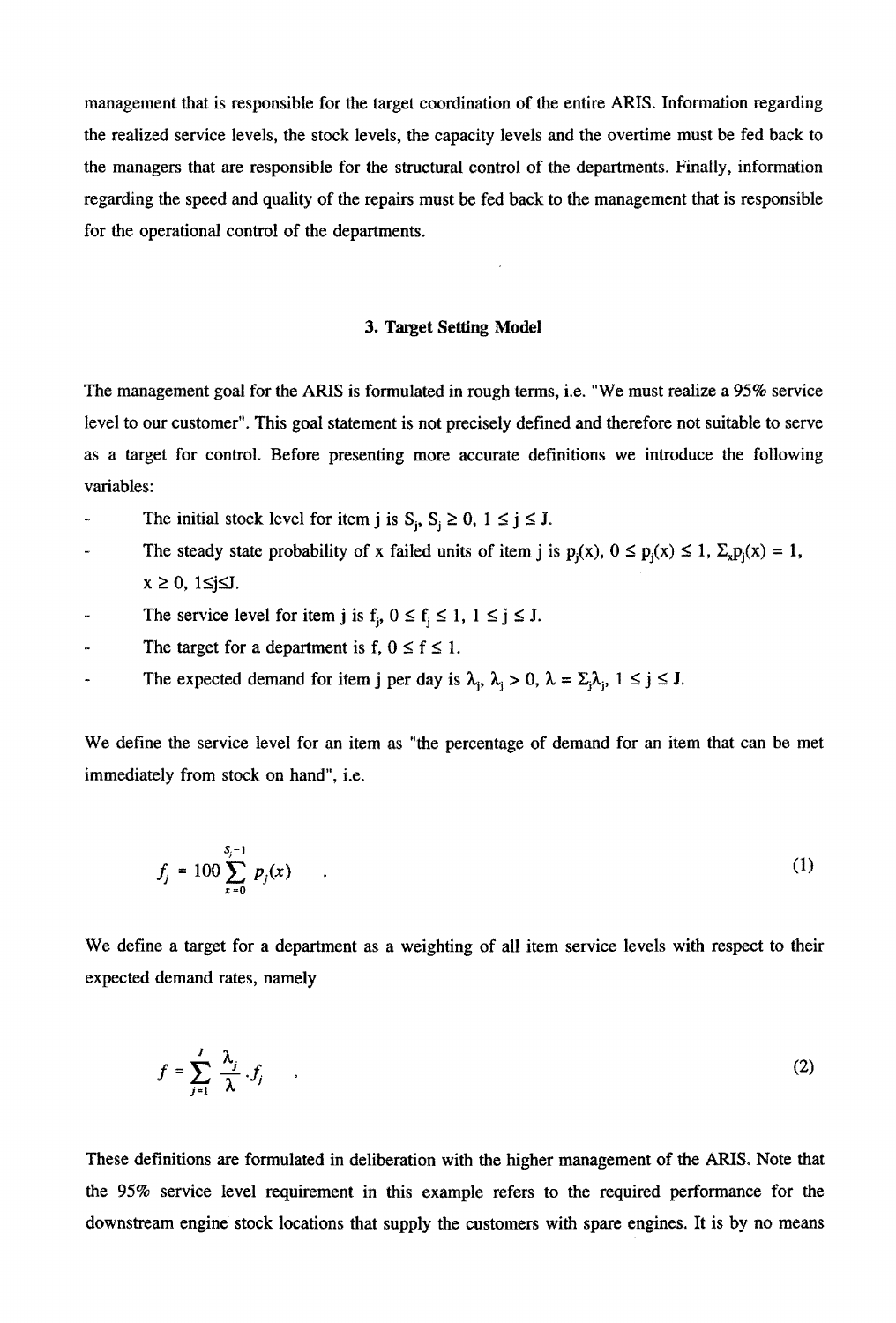a performance requirement for the central stock location and the repair departments. In the target coordination, targets for the engine stock locations and the repair departments are deduced from the roughly formulated goal statement. The deduction can be supported by mathematical models which approximately represent the behaviour of the entire ARIS. Such approximate models are the models METRIC and MOD-METRIC that were developed at the RAND corporation in the seventies and implemented in the US air force. These models were developed for the determination of stock replenishment levels for items at the various stock locations such that the number of expected back orders at the downstream engine stock locations were minimized, subject to a budget constraint. METRIC calculates stock replenishment levels for the repairable engines. MOD-METRIC takes account of the hierarchical product structure and also calculates stock replenishment levels for the modules and parts.

METRIC and MOD-METRIC are approximate representations of reality in their assumption of unlimited capacity. This assumption implies that repair times are independent and that waiting times for repair do not occur. The assumptions enable the application of Palm's theorem (1938). The theorem states that "the number of items under repair in a  $M|G|_{\infty}$  queue is Poisson distributed with a mean equal to the product of the mean demand rate and the mean repair time". In other words, the performance of the ARIS is only affected by the mean repair time and not by the repair time distribution itself. MOD-METRIC is approximate in assuming that an engine failure is caused by only one module and that a module failure is caused by only one part. As a result of these assumptions, both models tend to slightly over-estimate the service level of an ARIS (Gross, 1982). However, for an approximate formulation of long-term service level targets these models serve our purpose.

Both METRIC and MOD-METRIC were developed for an ARIS that was more complex than the one in figure 1 in having additional repair facilities attached to each downstream stock location. Demand was further assumed to behave according to a compound Poisson process. In the ARIS on hand there is only one repair facility attached to the central engine stock location. The demand rates at the downstream stock locations are assumed to be Poisson distributed. Both deviations are accounted for in METRIC and MOD-METRIC. Hence we illustrate how targets can be deduced from a goal with the help of METRIC and MOD-METRIC. For the formalization of this routine we introduce the following variables: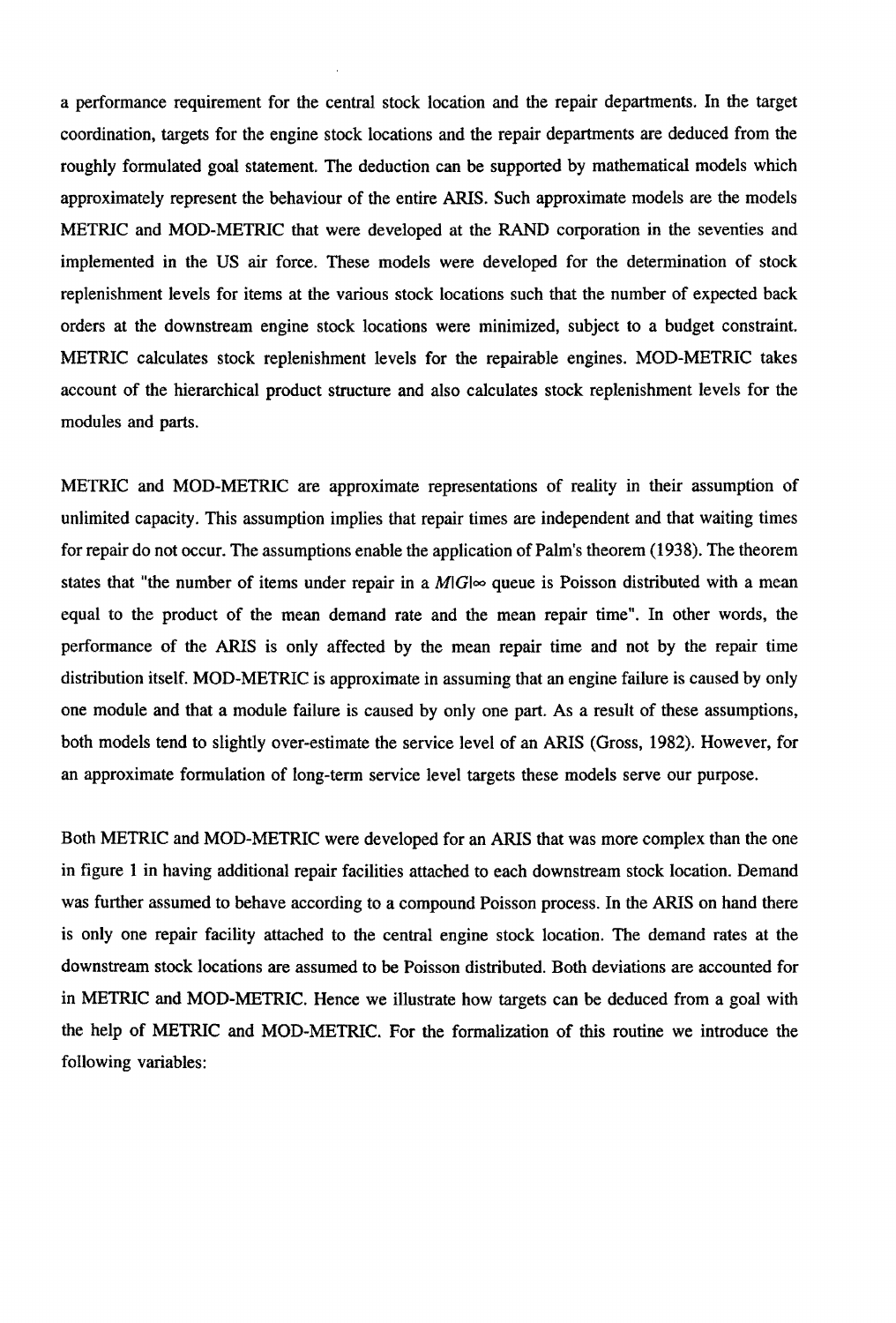#### METRIC

| Ν |  |  |  |  | : the number of downstream stock locations, |  |  |
|---|--|--|--|--|---------------------------------------------|--|--|
|---|--|--|--|--|---------------------------------------------|--|--|

- *B* : the target over all downstream stock locations,
- $E(f_i)$  : the expected service level at downstream stock location i,  $i = 1..N$
- $\lambda_i$  : the Poisson demand rate at stock location *i*,
- $S_i$  : the stock level at stock location i,
- $S_0$  : the stock level at the central stock location,
- $D$  : the average repair time at the central stock location,
- $L_i$  : the transshipment time from the central stock location to stock location i,
- $T_i$  : the expected replenishment time for an engine at stock location *i* (note that  $T_i$  depends on *L;, So,* and *D),*

 $p(x|\lambda_i T_i)$ : the Poisson probability of x end-items in resupply at stock location i,

 $C \t$ : the unit cost for an end-item.

### MOD-METRIC

- $\delta$  : the target number of backorders at the central stock location,
- $E(b_0)$  : the number of expected backorders at the central stock location,
- $\lambda$  : the Poisson demand rate for engines at the central stock location,  $\lambda = \Sigma \lambda_i$ ,
- *P.* : the probability that module j (or part *k* in module j) is failed,
- *R* : the average repair time for the end-item, module *i* (or part *k* in module *i*),
- $S_0^*$  : the initial stock level for an engine at the central stock location,
- $S_i^*$  : the initial stock level for module j,
- $S_{ik}^*$  : the initial stock level for part *k* in module *j*,
- $T_o$  : the replenishment time for an engine (note that  $T_o$  depends on  $S^*$ ,  $R, p$ ),
- $C_i$  : the unit cost for module j,
- $C_{ik}$  : the unit cost for part *k* in module *j*.

In our application of METRIC we calculate the engine stock levels with the help of a marginal allocation procedure that minimizes expected backorders at the downstream stock locations. The stock levels are increased until the target service level over all downstream engine stock locations, weighted by their demand rates, is obtained. When these engine stock levels are substituted in equations (1) and (2), targets for the engine repair department and downstream stock locations are obtained.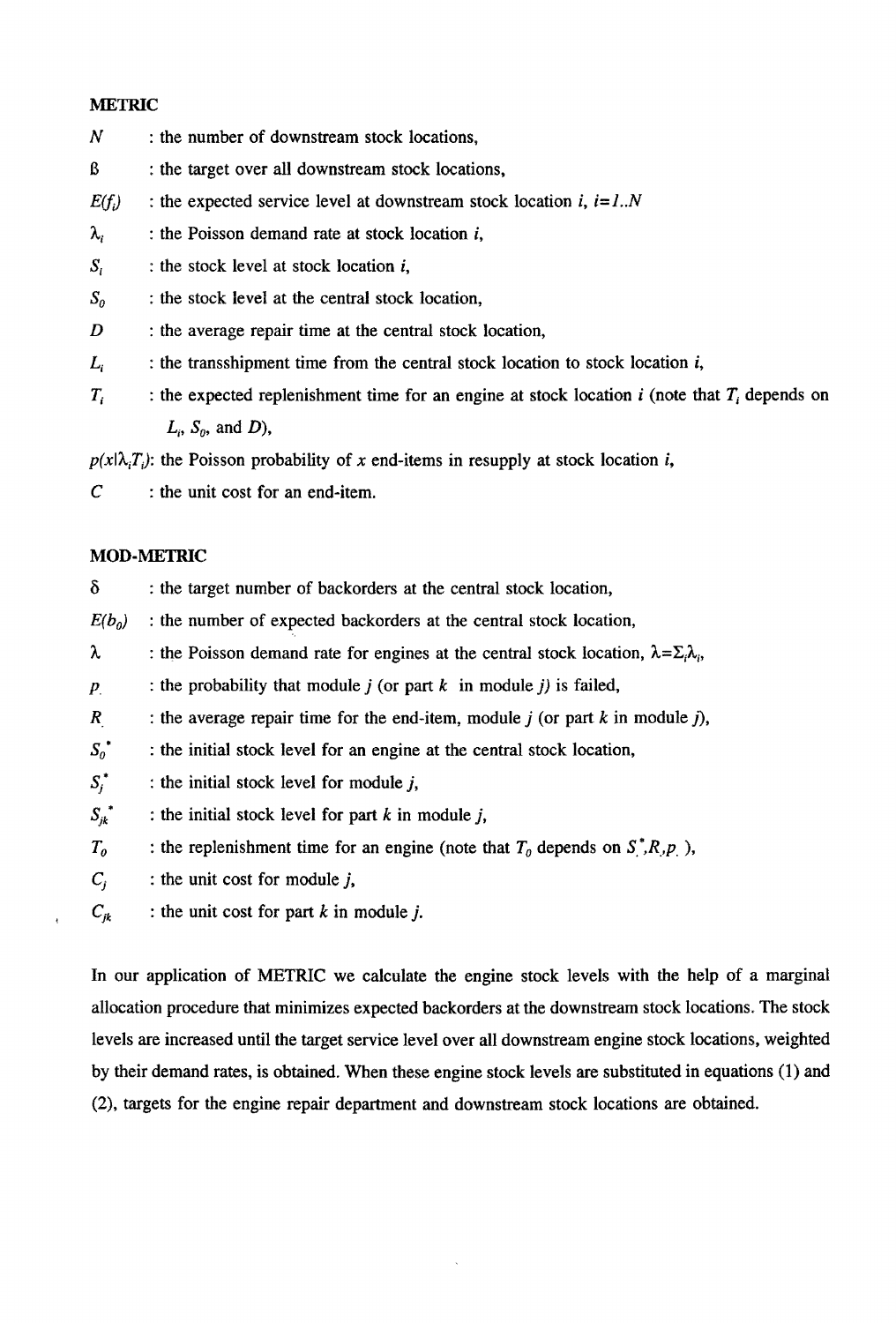In our application of MOD-METRIC we calculate the part -, module - and engine central stock levels with the help of a marginal allocation procedure that minimizes expected back orders of engines at the central engine stock location. The allocation procedure is similar to the one described in our application of METRIC. When the module and part stock levels are substituted in equations (1) and (2), targets for the module and parts repair department are obtained.

The targets for the organisational departments of the ARIS can now be obtained in a simple two step routine.

# Step 1:

An overall target 8, determined at a high management level in the organization, is used as an input parameter in the METRIC model. The METRIC model determines the optimal engine stock levels such that 8 is attained most economically. On the basis of these stock levels we derive demand weighted service levels for the engine repair department. These demand weighted service levels serve as targets for the management that is responsible for the structural control of the engine repair department. On the basis of the central engine stock level we derive the expected number of back orders and denote this measure  $\delta$ .  $\delta$  is used as an input parameter in the MOD-METRIC model.

# Step 2:

The MOD-METRIC model determines the optimal stock levels for the engines at the central stock location, modules and parts such that  $\delta$  is attained most economically. On the basis of these stock levels we determine demand weighted service levels. These weighted service levels serve as targets for the management that is responsible for the structural control of the module and parts repair department.

The model is part of an evaluation procedure for establishing cost effective alternatives. In this procedure the repair men initially operate under a high utilization. When the number of repair men increases, their utilization decreases and, as a consequence, the repair throughput times also decrease. New stock levels and targets are calculated, corresponding with this throughput time. When the number of repair men and the initial stock levels are incorporated into a cost function, an estimate of the structure costs is obtained. This procedure can be repeated a number of times. Mter some stopping criterion is met, for instance on the maximum number of repair men, the alternative with the lowest costs is selected. The targets associated with this alternative are imposed upon to the management of the repair departments. In a numerical illustration of the model we show how the targets evolve with different repair throughput times.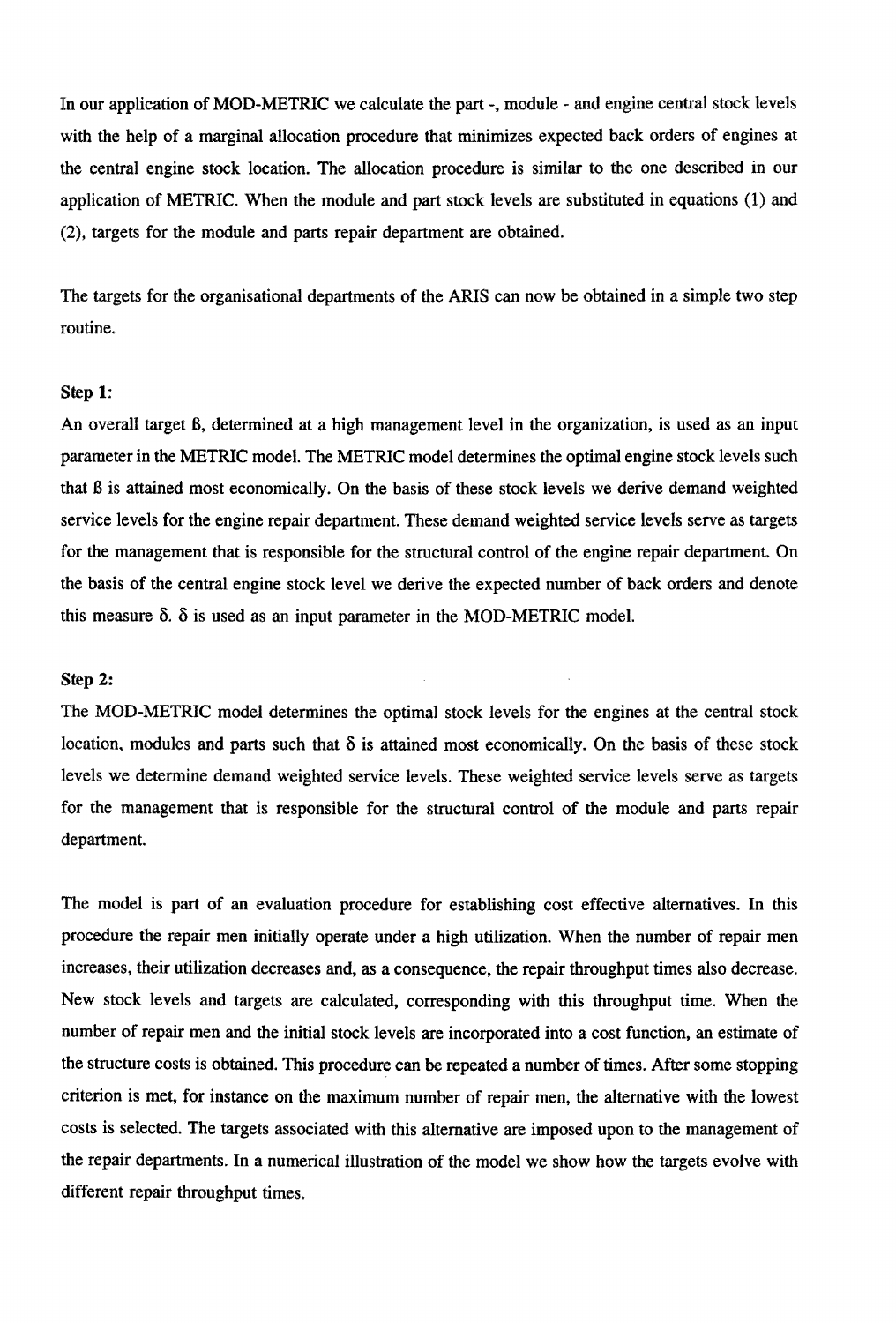# **4. Numerlcal illustration**

In this section we derive targets for the ARIS depicted in Figure 1. The ARIS contains three downstream engine stock locations, one central stock location which is part of the engine repair department, a module stock location which is part of the module repair department and a parts stock location which is part of the parts repair department. The standard lead time for deliveries from the central engine stock location to the downstream stock locations is stochastic with a mean equal to one day. The target service level for the downstream engine stock locations is set at 95% by the highest level management of the ARIS. There is only one engine type, which is composed of two repairable modules. Each module is, in tum, composed of three repairable parts. The demand for an engine at downstream stock location *i* is Poisson distributed with demand rates  $\lambda_i$  engines per day:  $\lambda_i = 0.1$ (stock location 1),  $\lambda_2 = 0.2$  (stock location 2) and  $\lambda_3 = 0.3$  (stock location 3). A failure of an engine is caused by one module, with an equal probability for module 1 and module 2. A failure of a module is caused due to a failure of only one part. A failure of module 1 (module 2) is caused with a probability of 0.25 by part 11 (part 21) or part 12 (part 22). It is caused with a probability of 0.50 by part 13 (part 23). The unit cost corresponds with 8 units for an end-item, 5 units for a module and 2 units for a part, thus the purchase of "an engine in modules" is relatively more expensive than the purchase of "an entire engine". The purchase of "a module in parts" is relatively more expensive than the purchase of "an entire module".

In the analysis we let the characteristics of the ARIS differ with respect to repair throughput times. The average repair time D is set to the values:  $D = 10$  days,  $D = 20$  days and  $D = 30$  days. The total repair time *D* is the sum of the engine repair time  $R_0$ , the module repair time  $R_i$  and the parts repair time  $R_{ij}$ . For the individual repair times see Table 1.

| $\boldsymbol{D}$ | $R_o$          | $R_i$          | $R_{ij}$ |
|------------------|----------------|----------------|----------|
| 10               | $\overline{2}$ | $\overline{2}$ | O        |
| 20               | 5              | 5              | 10       |
| 30               | 7              | 7              | 16       |

Table 1: Settings of repair throughput times in the analysis.

For the situations in Table 1, the targets can be calculated with the two step routine, described in the former section. The results are included in Table 2. The abbreviations **in** this table stand for: D (repair throughput time), *DSL* (downstream stock locations), *ERD* (engine repair department), *MRD* (module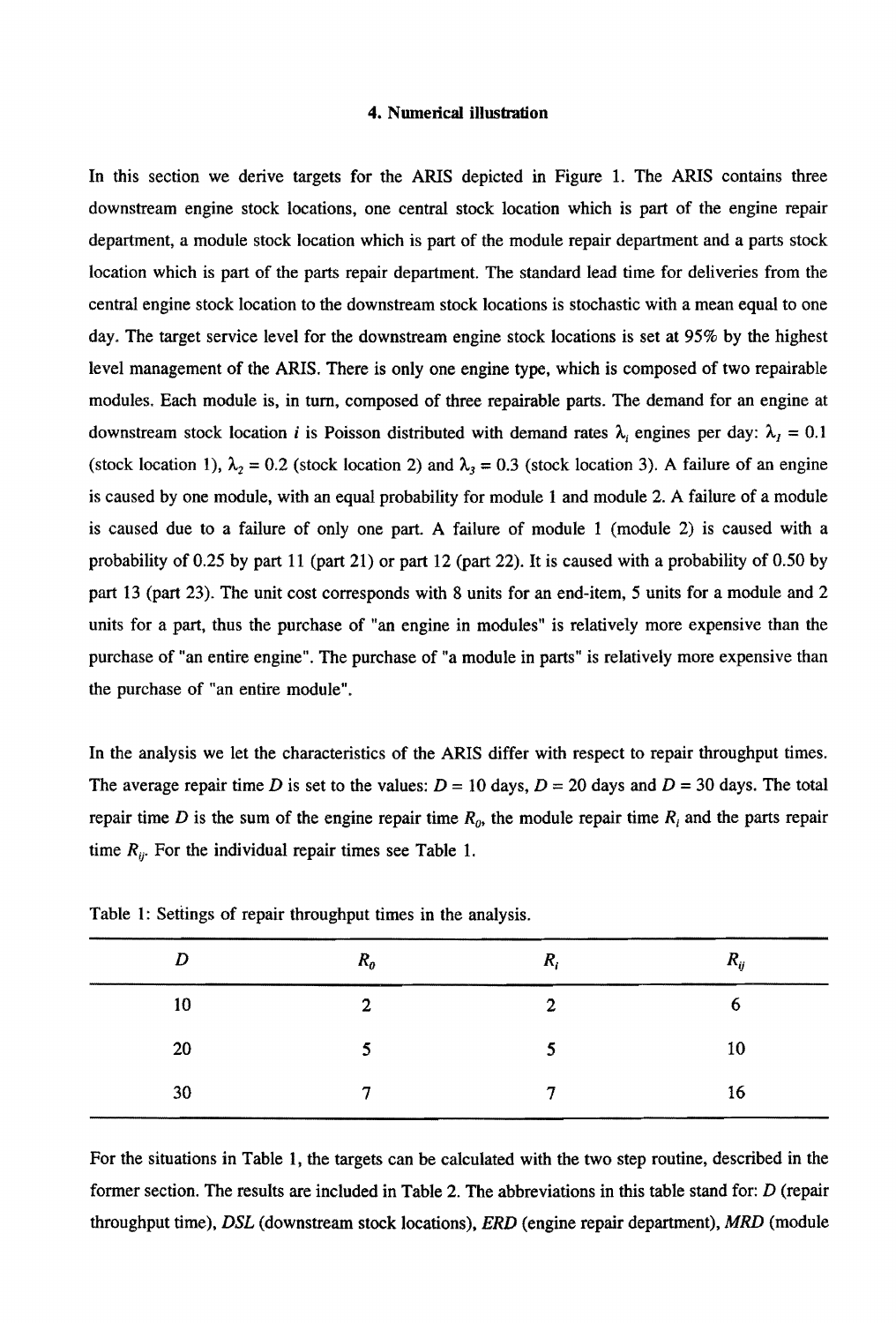repair department) and *PRD* (parts repair department).

|  |  | Table 2: Targets. |  |
|--|--|-------------------|--|
|--|--|-------------------|--|

| D  | <b>DSL</b> | <b>ERD</b> | <b>MRD</b> | <b>PRD</b> |
|----|------------|------------|------------|------------|
| 10 | 95%        | 61%        | 34%        | 52%        |
| 20 | 95%        | 58%        | 35%        | 52%        |
| 30 | 95%        | 47%        | 35%        | 62%        |

The results in table 2 indicate that the targets for the repair departments (engines, modules, and parts) are substantially lower than the external target of 95%.

# S. Discussion

In this paper we showed that targets for the distinct organisational departments in a ARIS can be determined with the help of well-known models in the literature. The results of the analysis show that targets are high for the stock locations closely situated to the aircraft. The repair departments further away from the aircraft can often suffice with much lower targets. The exact values of these targets depends on the parameter setting in the ARIS.

The targets resulting from this study were compared with the service levels that were realized by the repair departments in the ARIS under study. It appeared that the realized service levels were much higher, i.e. close to 100%. Apparently the foremen of the repair departments used all means to deliver all repair orders in time. Departmental due dates were obtained at the expense of stress and high overtime costs. These overtime costs have likely not resulted in a better up-time of the aircraft.

In the production control literature the focus is generally on the control of throughput times. Flexibility, for instance in the use of overtime, is generally not embedded in the control system. It is considered a managerial problem to deal with orders overdue. In fact these overdue occurrences do not always affect the performance that is realized to the customer. In that case the flexibility, a substantial cost factor, should be accounted for in the control systems to control the corresponding costs. In our view, further research is required into the effects and the embedding of various forms of flexibility in production control systems.